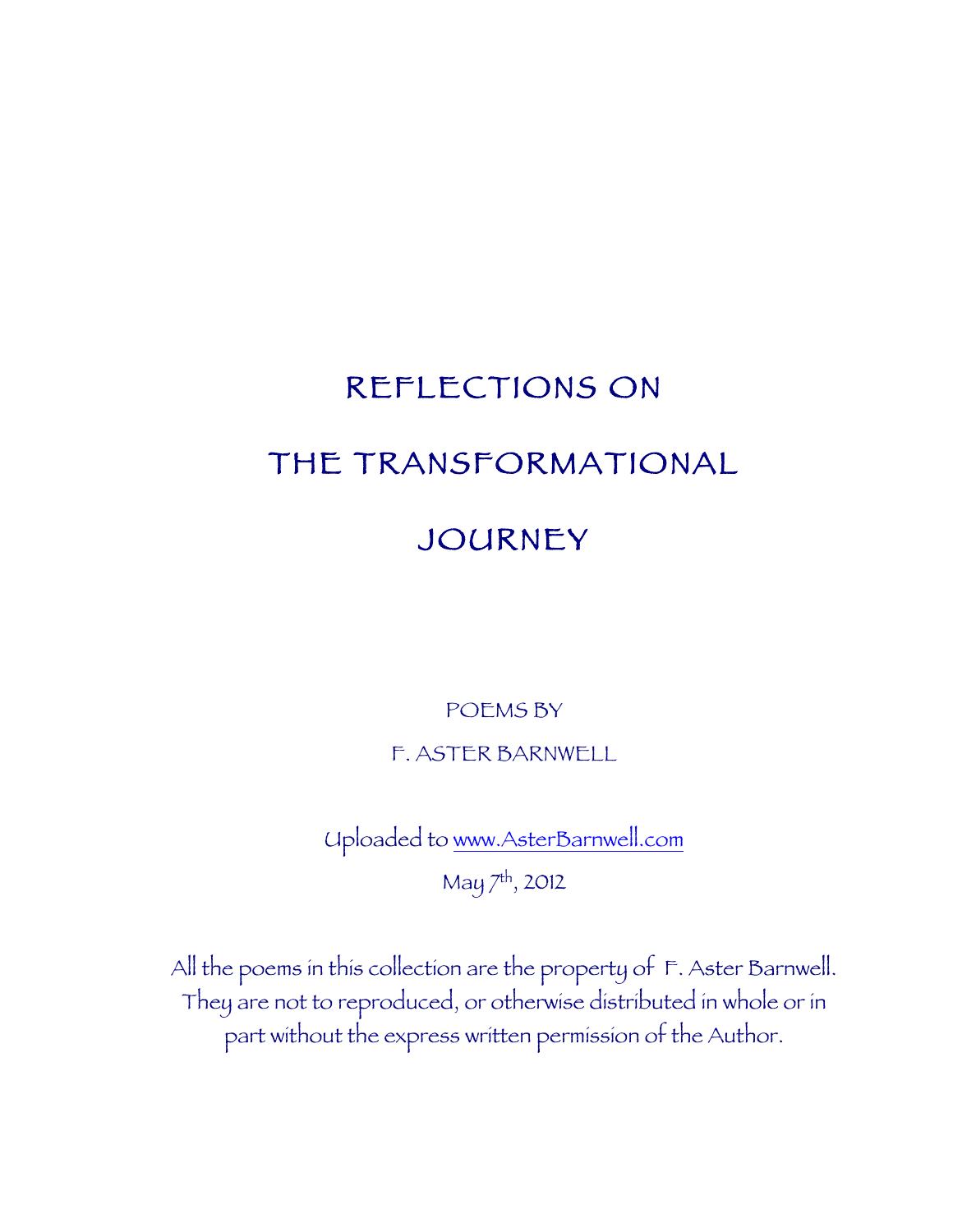Also by F. Aster Barnwell:

Hidden Treasure: Jesus's Message of Transformation, iUniverse Inc., Bloomington Il, 2011.

Available at all major online booksellers.

The Pilgrim's Companion: A Handbook for the Spiritual Path; Element Books, Rockport, MA; 1992.

Available at www. AsterBarnwell.com

Meditations on the Apocalypse: A Psycho-Spiritual Perspective on the Book of Revelation; Element Books, Rockport, MA; 1992; 2011 Authors Guild Backinprint.com Rreprint edition; iUniverse Inc.

Available at all major online booksellers.

Contact: aster@asterbarnwell.com www.AsterBarnwell.com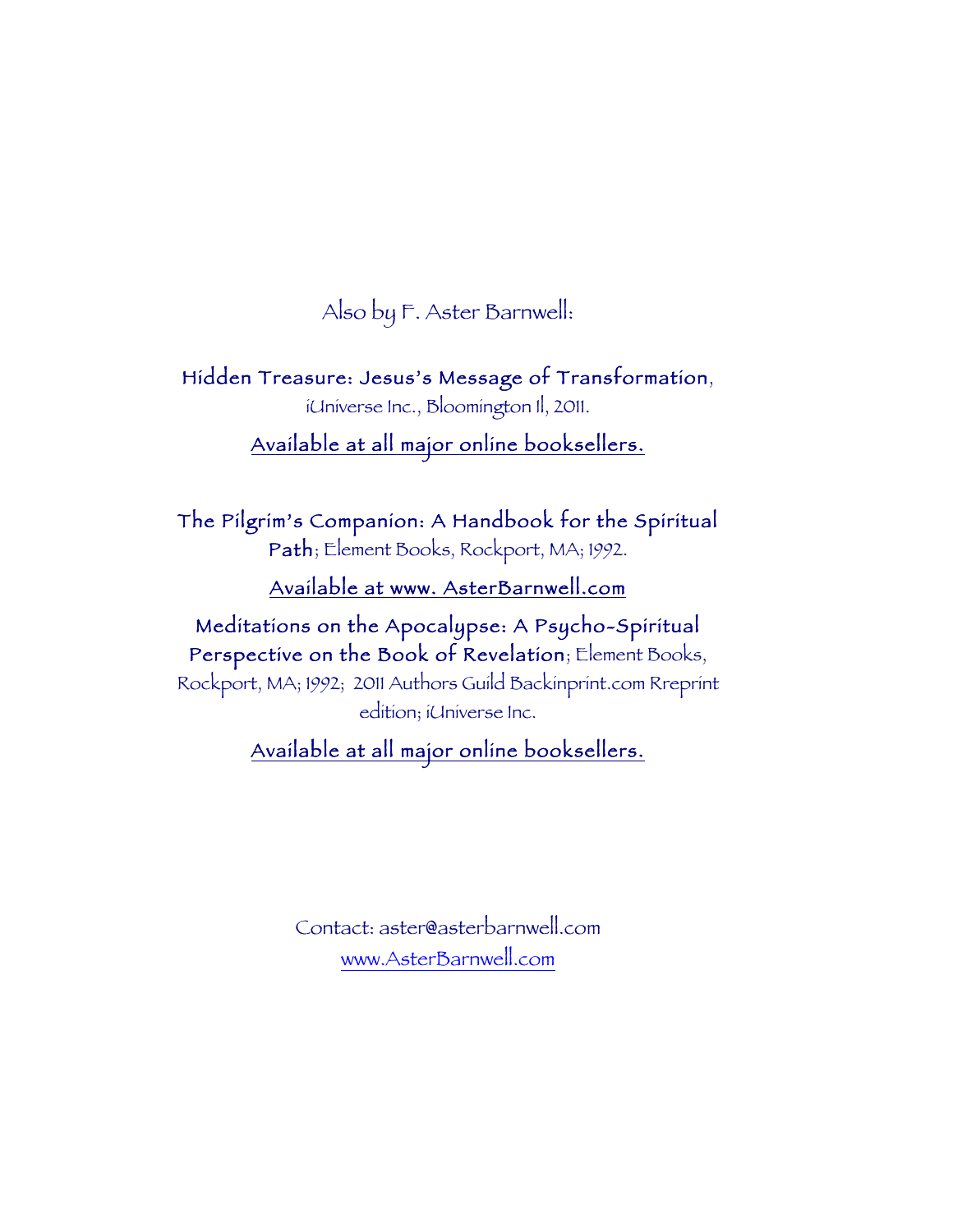## **CONTENTS**

| Awakening                                     |                |
|-----------------------------------------------|----------------|
| Still Birth                                   | 1              |
| Renewal                                       | $\mathfrak{2}$ |
| Reconsider                                    | $\mathcal{F}$  |
| Angel Of Pain                                 | 4              |
| Guardían Angel                                | $\mathfrak{H}$ |
| Prudence                                      | 6              |
| The Joy Of Heaven                             |                |
| An Appeal To My Soul                          | 8              |
| Truth Versus Beliefs                          | 9              |
| Being True To The Self                        | 1 <sup>O</sup> |
| An Encounter With An Awakened Master          | 13             |
| The Transformational Imperative, or The Lowly |                |
| Places                                        | 17             |
| Life's True Elixir                            | 18             |
| My Beloved                                    | 19             |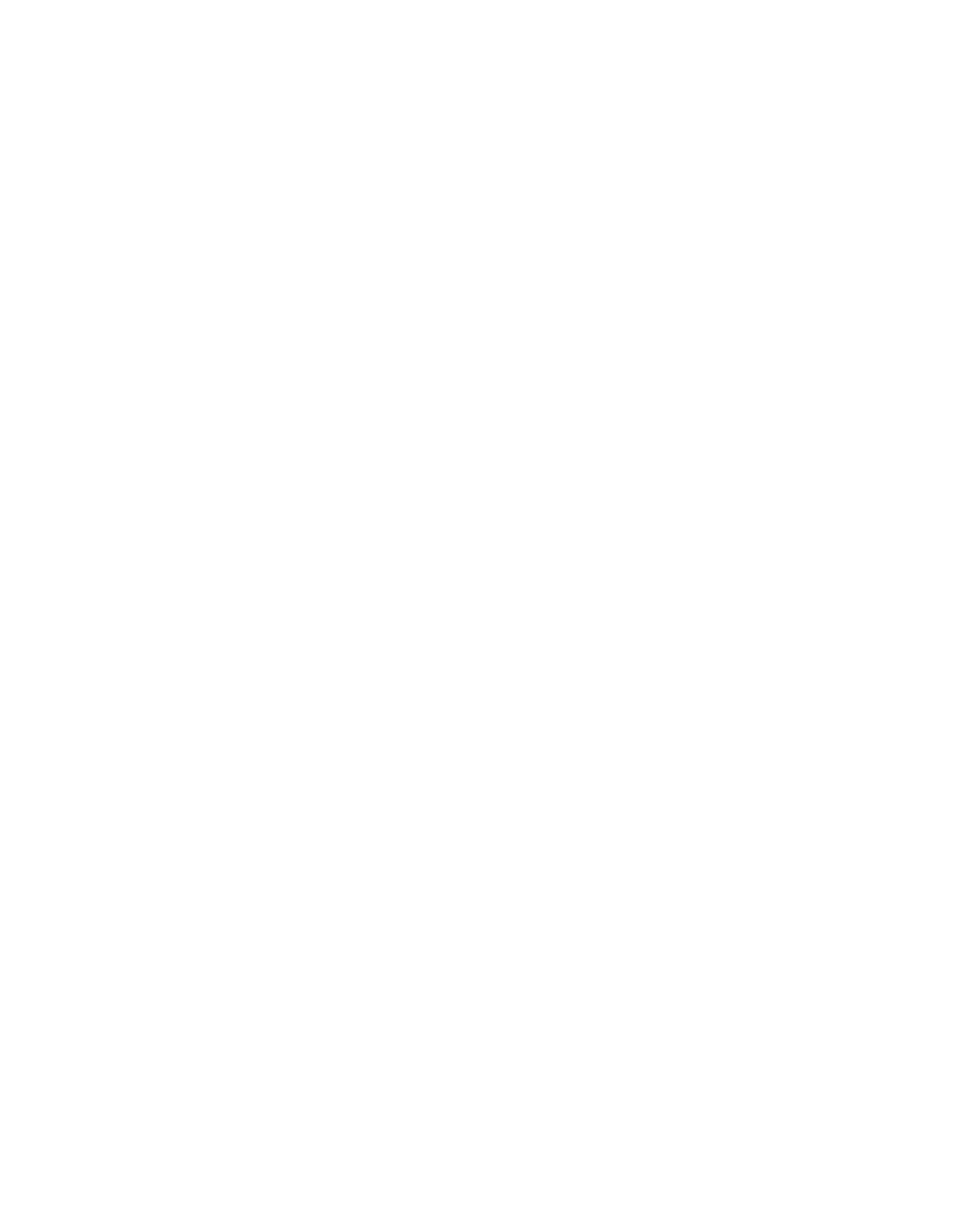## AWAKENING

In the night of my ignorance, I reached for the light of intuition And opened the door of my will, To answer the knock of Faith. From the stupor of my dreaming, I awoke to the cold reality of reason And clothed myself in knowledge To combat the illness of desiring. From the depths of my despair, I climbed up the steps of aspiration And sailed on the sea of humility To the distant mountain of hope. In the freedom of Love's protection I ate of the Tree of Life, And drank the wine of innocence And exhaled sweet vapors of peace. August, 1979

\*\*\*\*\*

STILL BIRTH

A promise, opposed by doubt, caught in an endless struggle for dominance is the dream that is still born.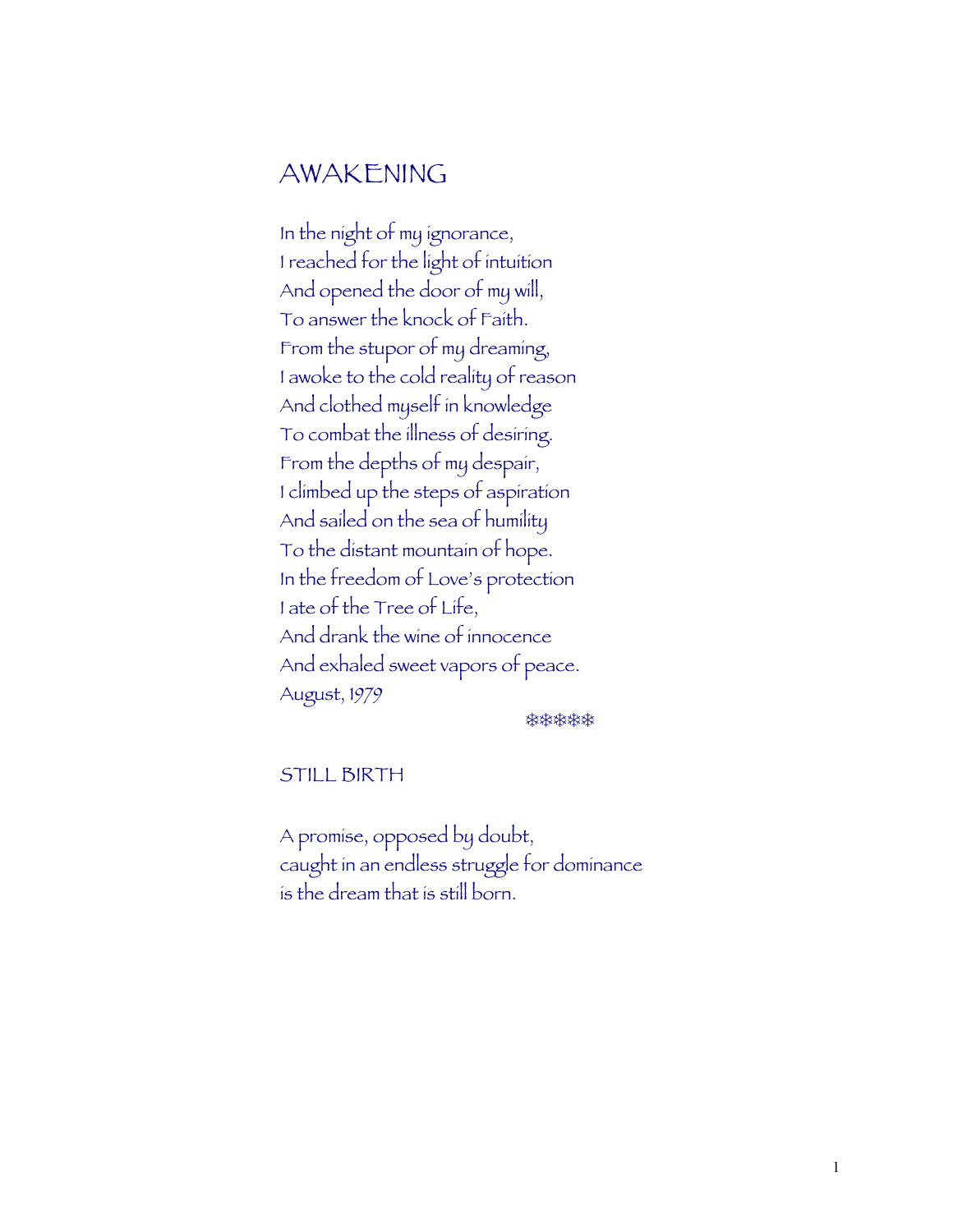#### RENEWAL

As last winter's snow My cares and sorrows will melt, Mix with the rain, And flow down the drains of time. My bowed head will raise in hope, In the ecstasy of expectation, Of a renewed faith, new life, And new purposefulness. My todays will be happy and my yesterdays light, The memories of sad events forgotten, No longer to haunt and gnaw at my soul. The sun will rise again To light my way to new horizons To evaporate today's showers of misfortunes In a haze of forgetfulness. My days will brighten, My soul will glow the brightness of the full moon And above it all, my prayers will rise, And modulate from supplication to praise, As my rekindled spirit nestles in joyfulness. July or August 1976.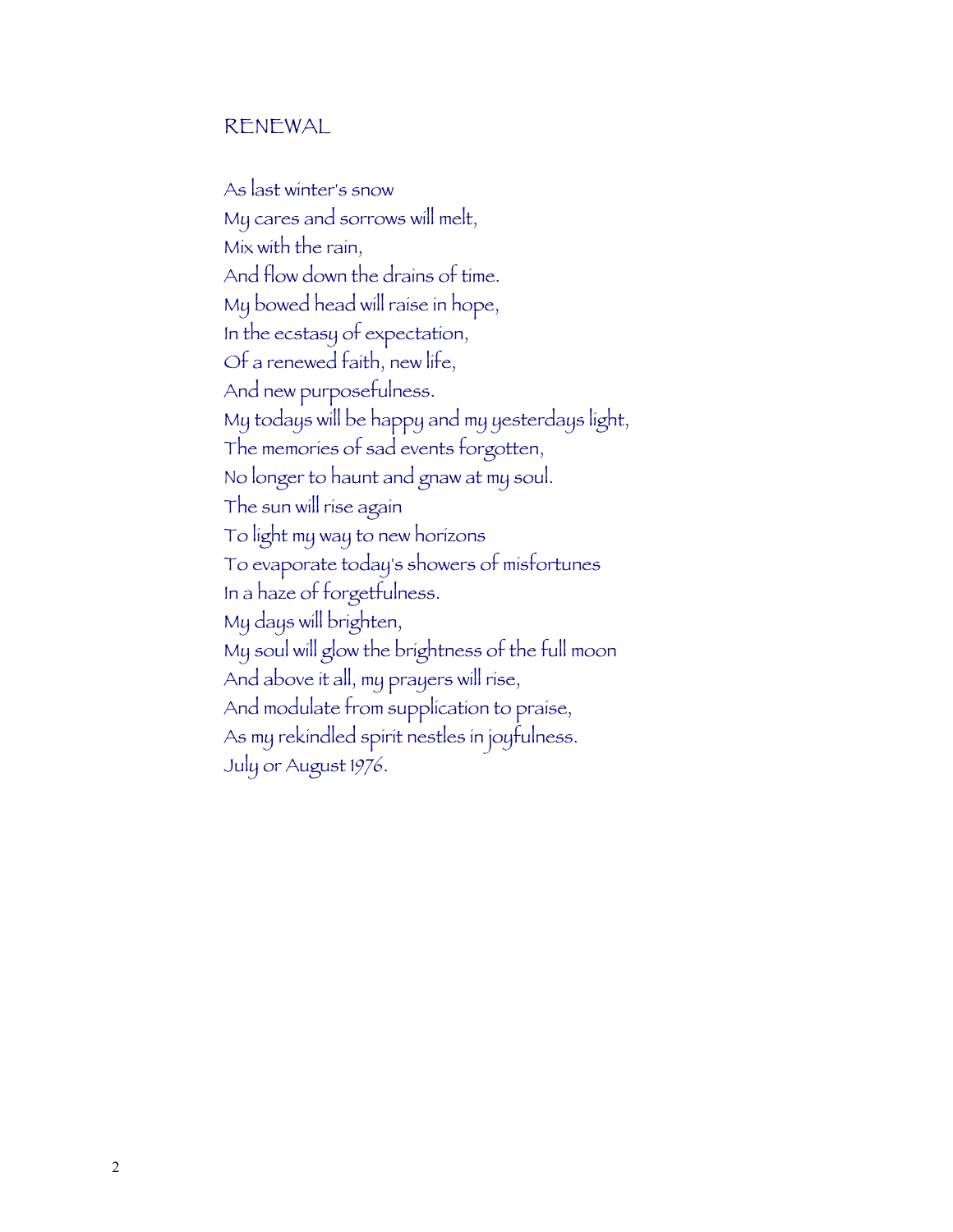## RECONSIDER

You look in the mirror and turn away. Do you suppose the blemishes you discover Will disappear of themselves? Where can you hide from yourself? And for how long will your field Yield harvest without fresh sowing? The pain you evade is that of your own birth; And the sacrifice you begrudge Is required not for another But for your own soul's ransom— From oblivion. So let your mirth turn to weeping And your gain to loss. Fling wide the door of your heart And acclaim your soul to its estate.

January, 1990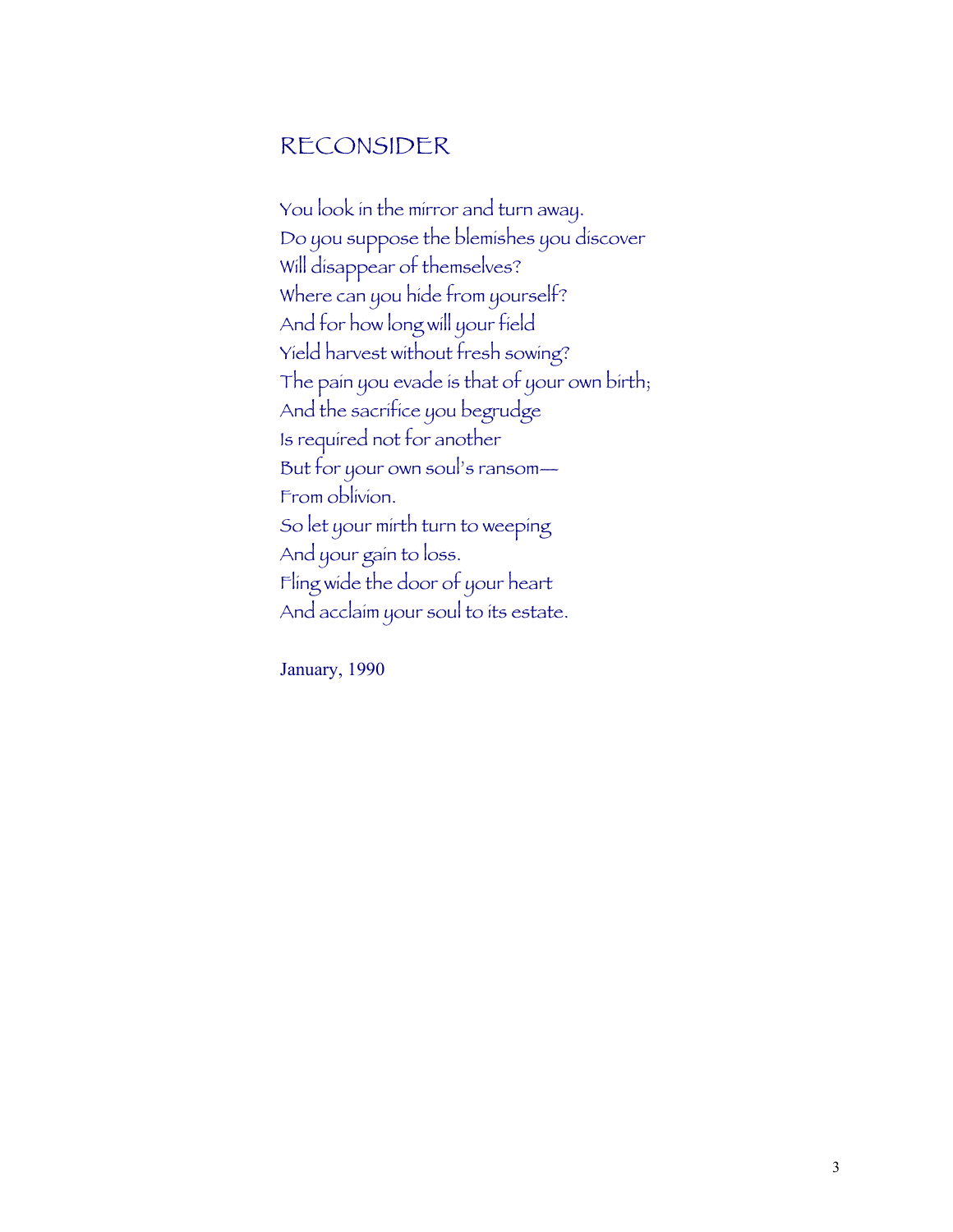#### ANGEL OF PAIN

"Angel of Pain," I repined, "You have not been summoned, No one has died, Your place is with the bereaved." "Nay," replied the angel, "There have been many deaths That have not been mourned." Perplexed, I demanded of the angel proof of this assertion. "Here," said he, flinging back the shroud that concealed the decomposing bodies of my dearest, most cherished illusions, "Convinced? "These, thy kindred died, Having rendered service to thy soul. They provided nurturance for thy attention; And performed surrogate duty for thy will awaiting the birth Of genuine aspiration in thy heart." "0 Angel" I replied, "it is proper and right that tribute be paid to these servants of my soul. Be to me a guest, and I will be to you a welcoming and appreciative host. What must be done, must be done. Thy pain, though partings mark Do also new beginnings herald."

June 26th, 1989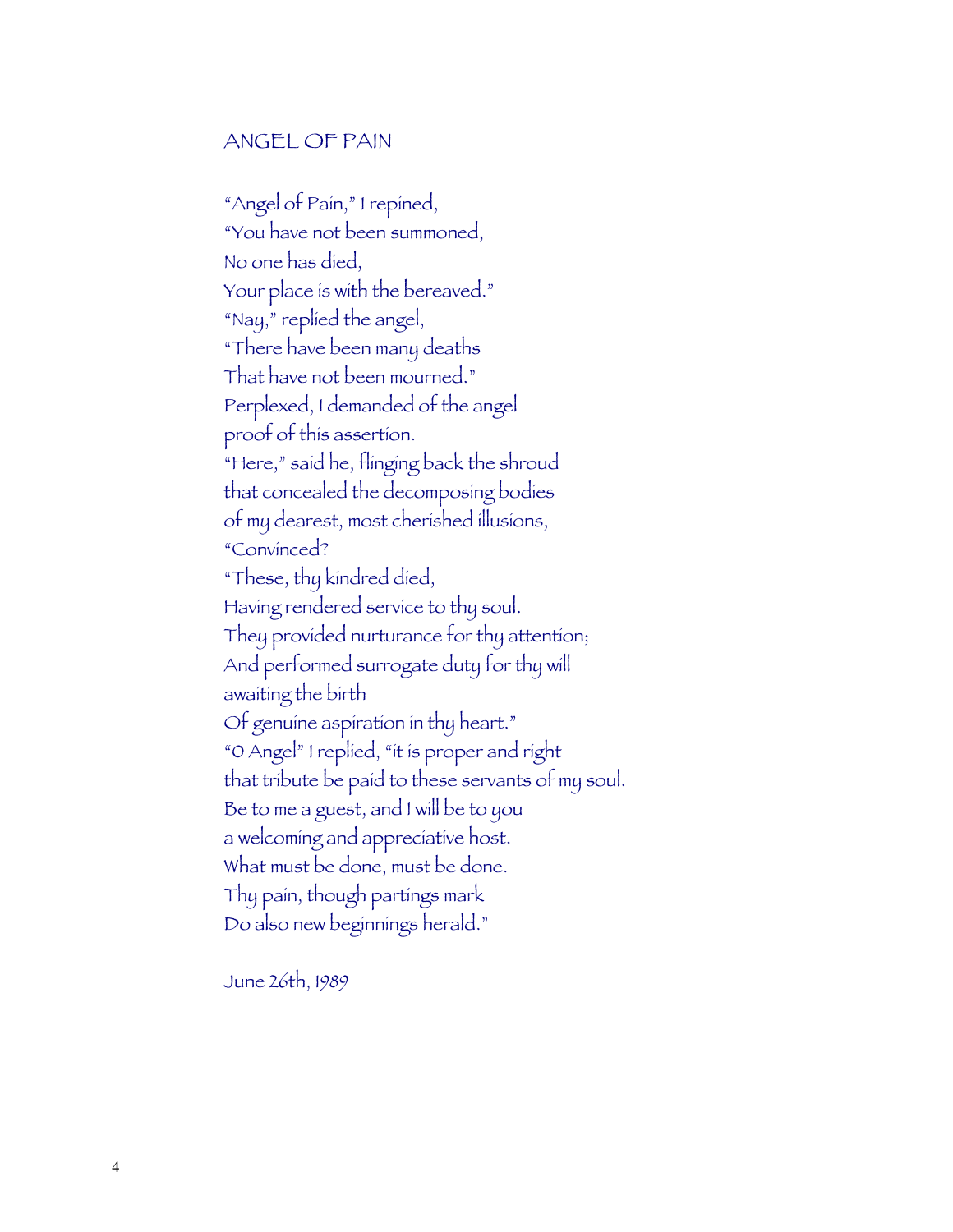#### GUARDIAN ANGEL

My Guardian Angel left one day Without a word of warning or a goodbye, Taking with it the only Light That gave guidance to my life. As I floundered about in the dark To find new orientation I stumbled upon another Light source I never, till then, knew existed. It was flickering, and wavering and dimming And on the brink of going out. I shielded its flame to protect it From the chilling, howling winds of doubt. It then grew steady, then strong, then glowing In the pale yellow hue of gold; And though it may not he as bright, As my departed Ange1's Light, It is nevertheless mine, My very own.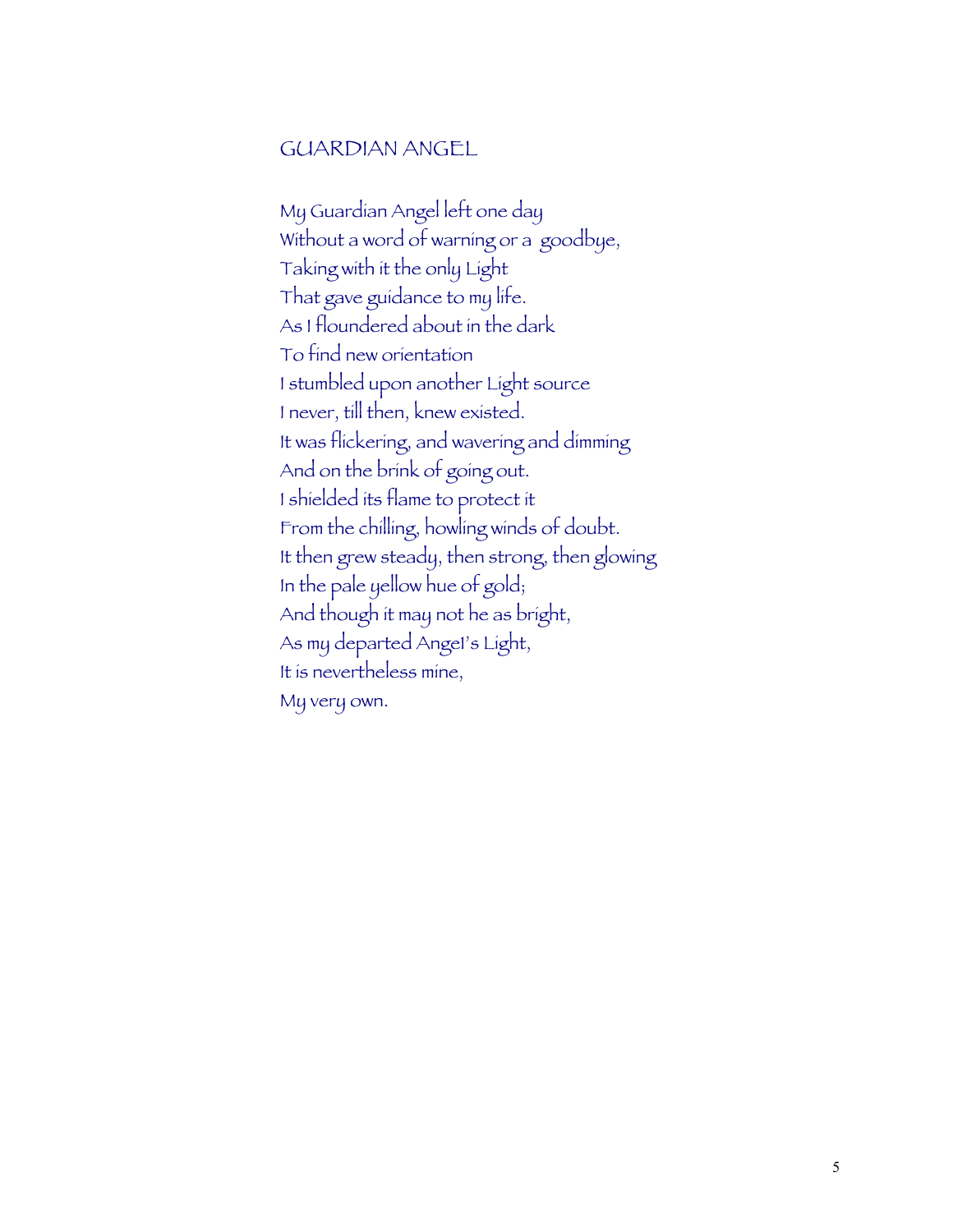#### PRUDENCE

Do not proclaim while you are still undecided. Do not display before you are fully committed. When Faith dawns, fence it around with humility and patience, So that its tender shoots are protected from the nibbling of critics and unbelievers. When your seedling of Faith grows into a big tree, Even those very critics and unbelievers, Will find rest in the shade that it will spread. August, 1979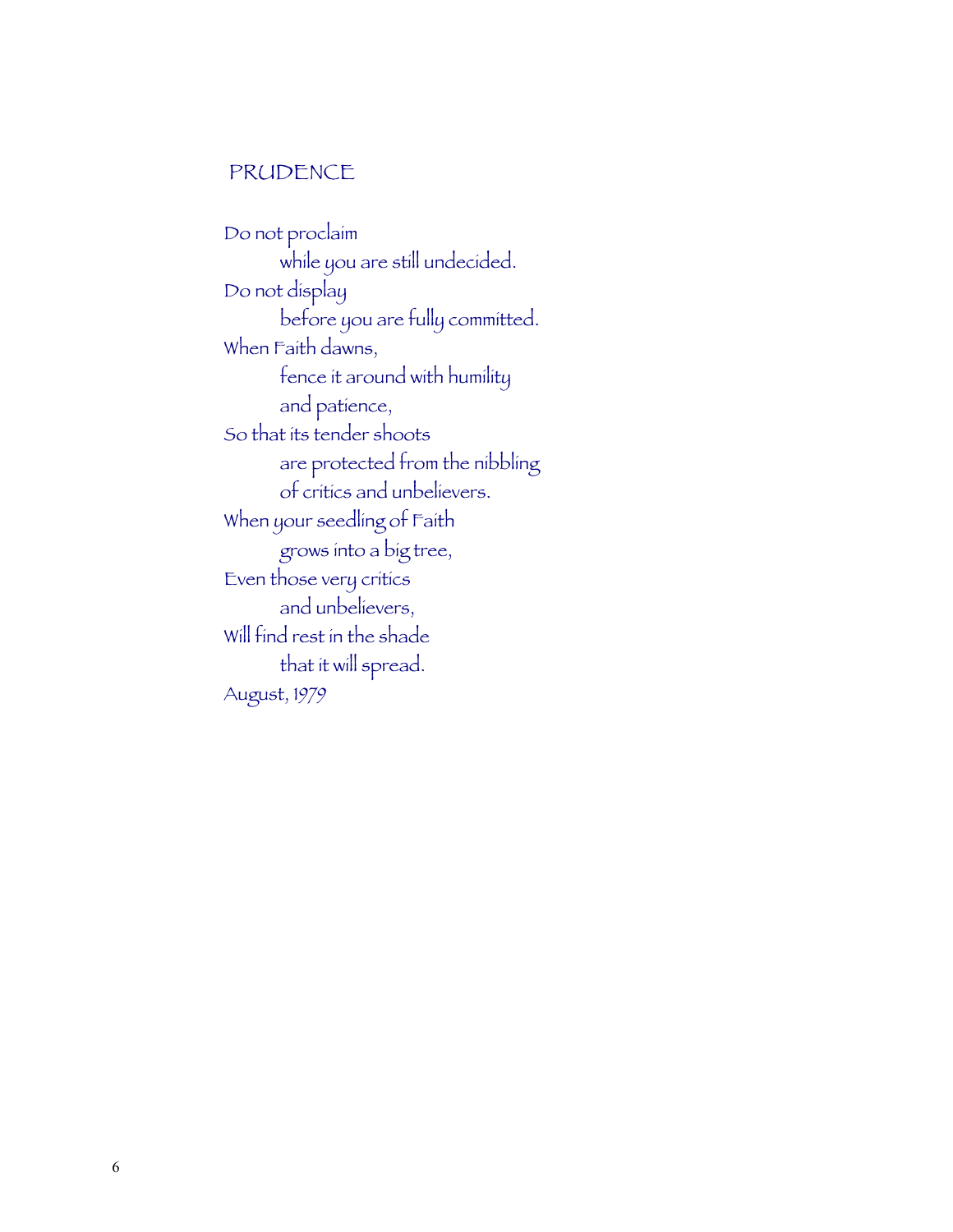#### THE JOY OF HEAVEN

There is a joy born of the Earth, And a joy born of Heaven. The joy of Earth—man's joy, Poses a barrier to the work of Heaven To spread to Earth its own joy.

Like a heaven of Earth, Stands the mountaintop; And like an earth of Heaven, Sits the ocean's depth.

In its quietude and depth, The ocean is to Heaven closer, Than the mountaintop; Just as man, in his peace, Is to the joy of Heaven closer Than in his own joy.

For the joy of man is as the mountain— Earth reaching up to touch Heaven; And his peace, as the ocean— Heaven reaching into earth To bring its own joy.

(August 1979).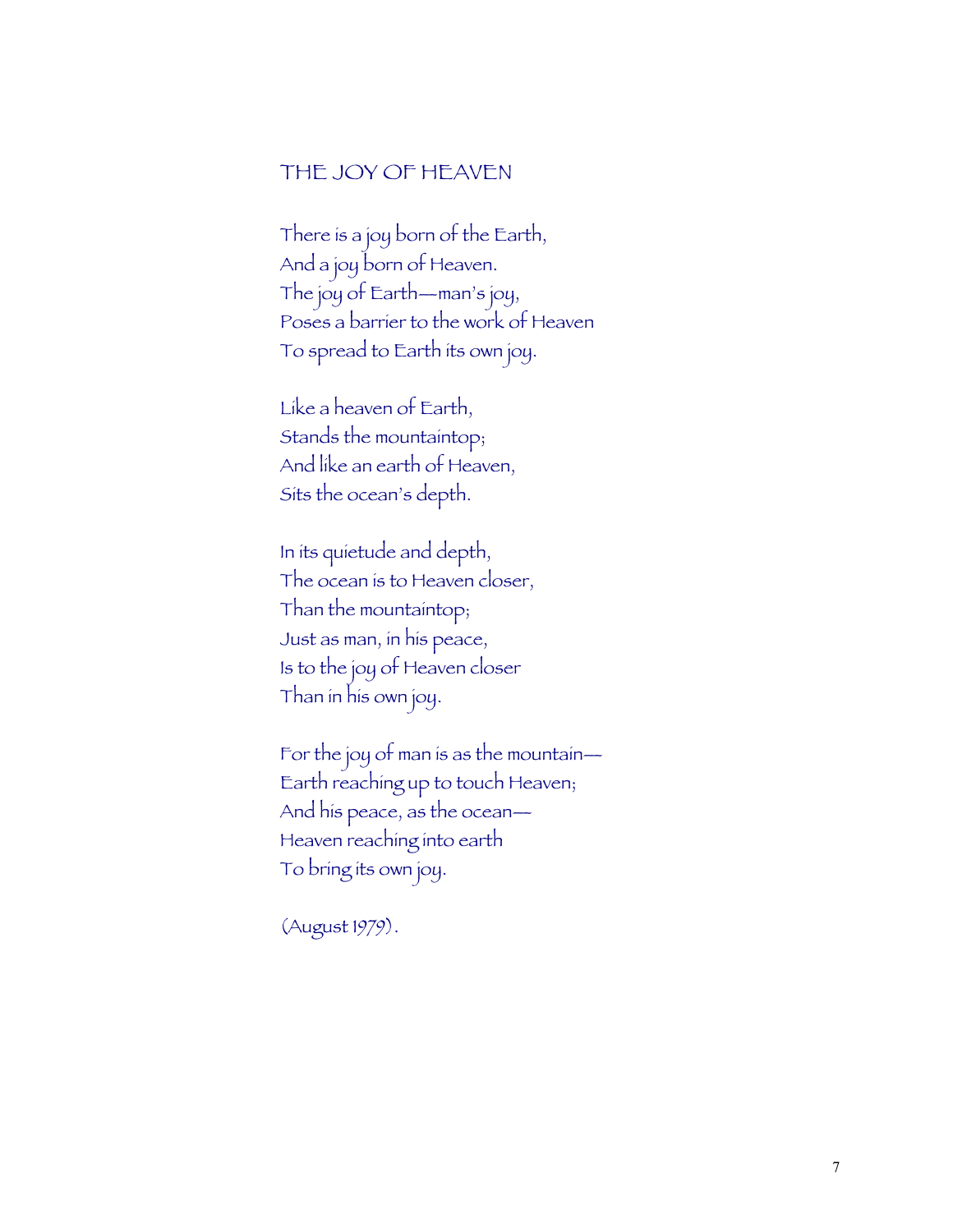#### AN APPEAL TO MY SOUL

O' tireless Soul, Lay me down awhile to rest, Ere I die for want of time To comprehend the mysteries You've divulged to me.

O' timeless Soul, To Earth's dense abode return me To time where I can be of use to you, Building a bridge Between I and thee.

O' wizened Soul, In thy state of bliss, Disown me never; Even if I may dishonor thee With forgetfulness And expediency.

O' blessed Soul, In thine audience with God Commend me to Him By whose Grace, We shall some bright and glorious day Look each other in the face.

(August 1979).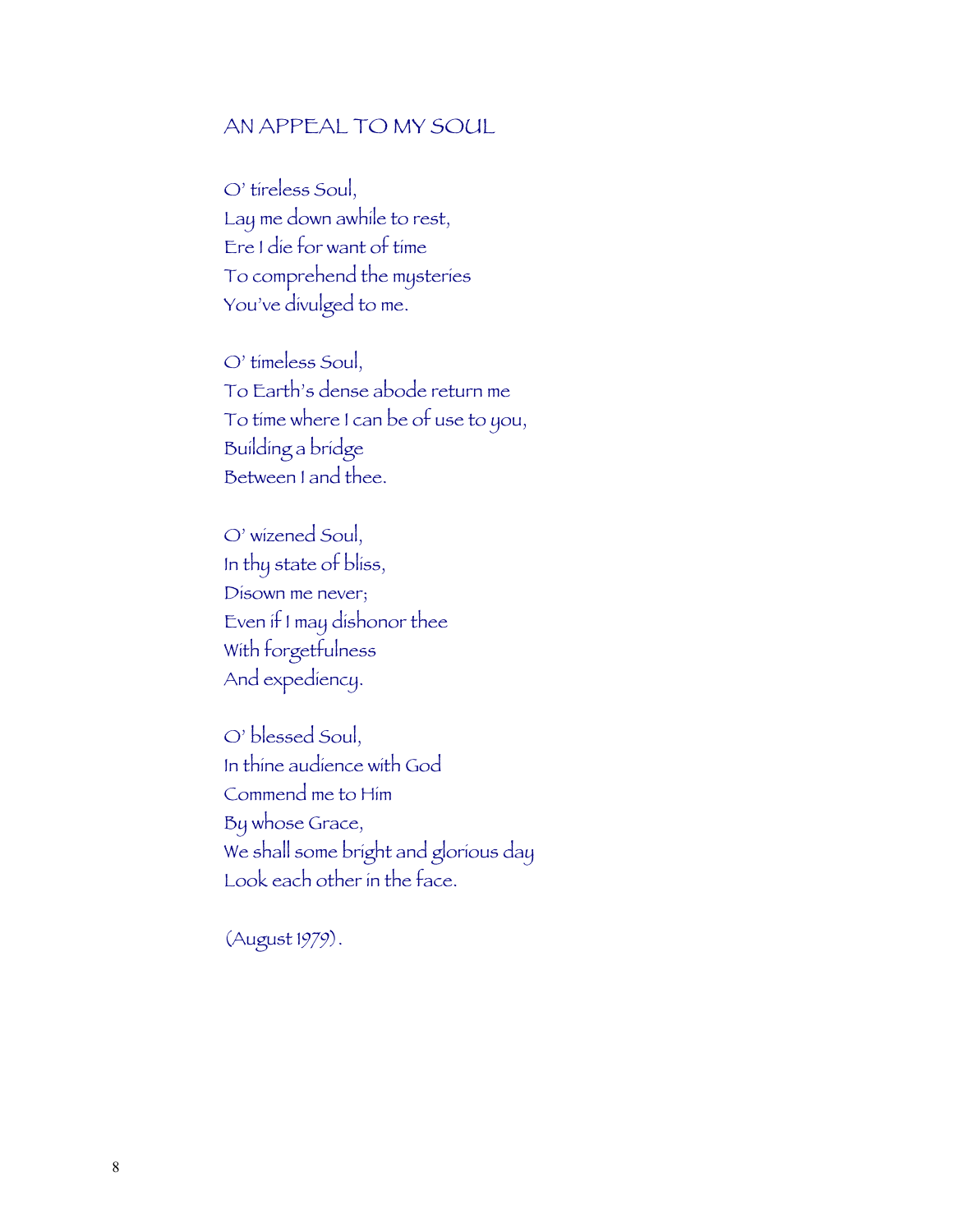#### TRUTH VERSUS BELIEFS

But for no other purpose than your curiosity to relieve, You want me to lay bare , the contents of my beliefs. Would it not make more sense to seek to know what I am, And thus pave the way for some genuine communication? Is not avowal of belief devoid of meaning, When matched against breadth of vision and genuineness of Being? And couldn't such queries lead one to misjudge another, Who may not express himself with the art of the orator? When beliefs become trophies to be placed on exhibition, What else can they lead to but misunderstanding and division? To the one who must know Truth, Beliefs are only propositions to be tested, And have no further utility when of Truth one has tasted.

December 1979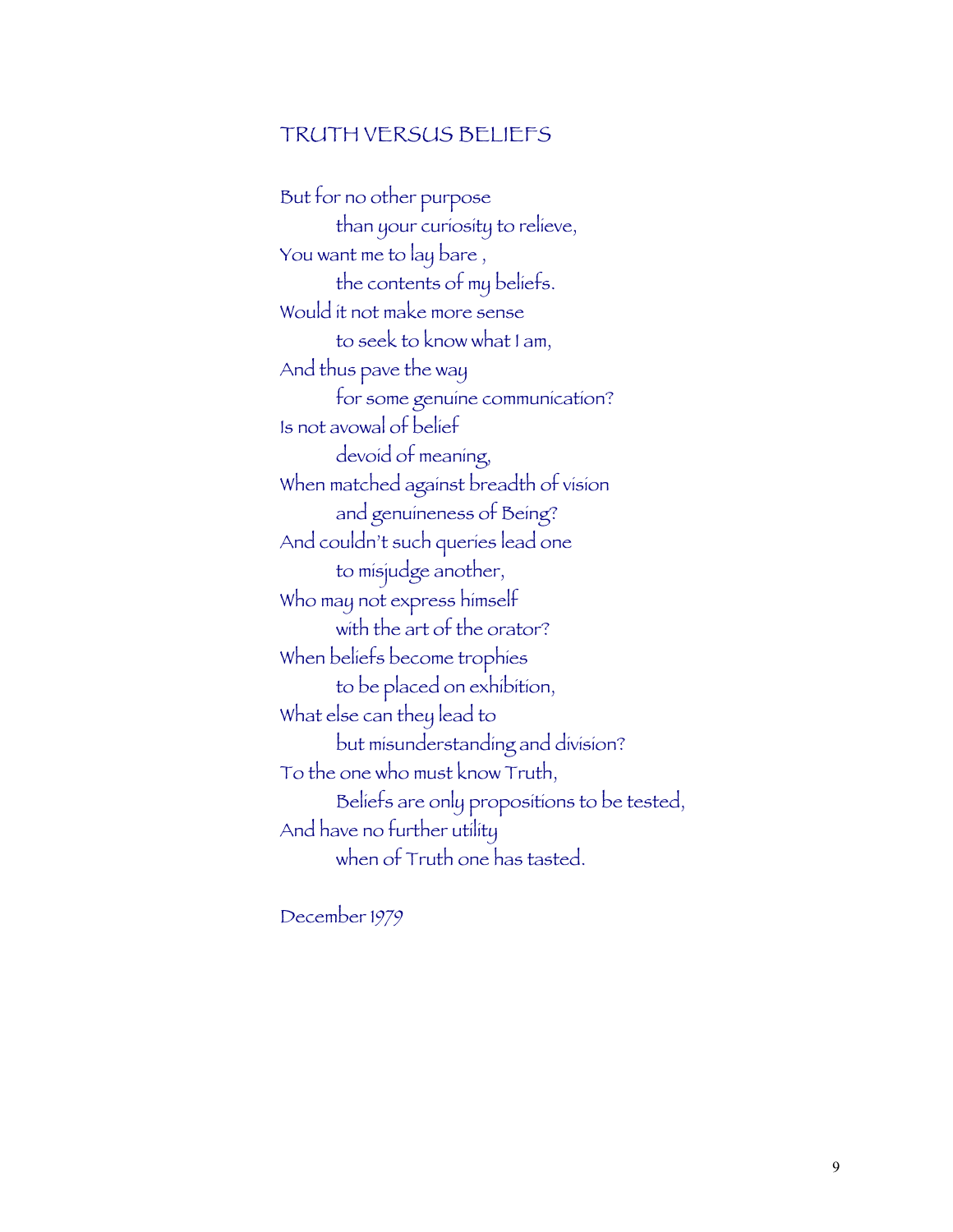## BEING TRUE TO THE SELF

As I meditate on the adage "To thine own self be true," I realized that I could not determine To which of the many "selves" that parade as me, I should pay this allegiance. I saw that what I thought to comprise myself Were of themselves robbing my very life of its fidelity. I saw that my knowledge of myself was really nothing more substantive Than a quilt of butterflies' wings. In one place, were remnants of past moments That were themselves un-experienced; In another, shadows of yesteryears' hopes, Long since outgrown; And joining them, threads of past dreams Themselves incomplete.

I also saw that what I thought was myself were really a coalition of its mortal enemies. On the right, were ossified desires, And fears, quite well preserved. Their weapons were habits and cowardice. There were, on the left, promises that were weathered, And lies that were worn thin; And for their weapons, false hopes and counterfeited pride. I surmised that the strategy of this conspiracy Was to keep me ever bound to a vague past And to a fuzzy and probable future, So that I am securely and hopelessly hidden From the Certainty, Power, and Light Of the Eternal Present, Where my True Self resides, Innocent and luminous.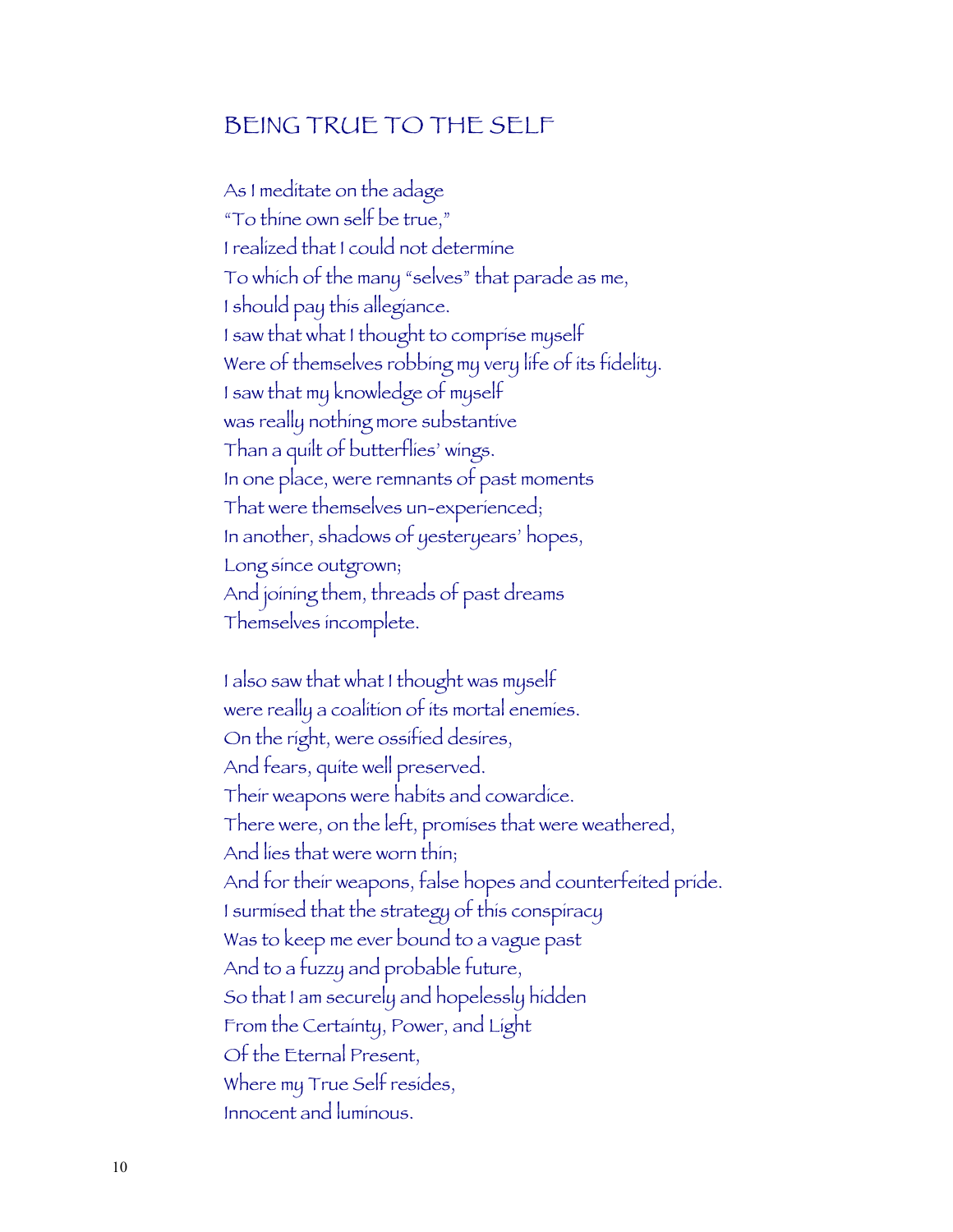As I marveled at the beauty And effulgence of the Self, I realized that it shall ever remain A reality, distant from the self I knew— The little self, ordinary and historical; Unless there was some means of uniting us two. Lo, I beheld with the mind's eye That the maxim, "Man know thyself," Holds a greater Truth than that of being true to the self Because one cannot be true to a self Of which one knows quite little, if anything at all. To know the Self, I must go to it Since it cannot come to me. For sandwiched between past and future It resides in Eternity, And I, in time.

Greed, anxiety, and guilt, Those three brothers of darkness and keepers of time Sought to frustrate my efforts In gaining the acquaintance of my Beloved of the Light. If only I could find a method To loosen their formidable hold of death! Perusing my thoughts under the full moon, I saw and interpreted thus: That in patience is knowledge of the Self found, And in constant remembrance of that knowledge In the domain of time and action Is a path of Light forged to the reposed Self. Further, by that selfsame Light Are the brothers of death overcome, For they thrive only in the shadows That prevail in ignorance.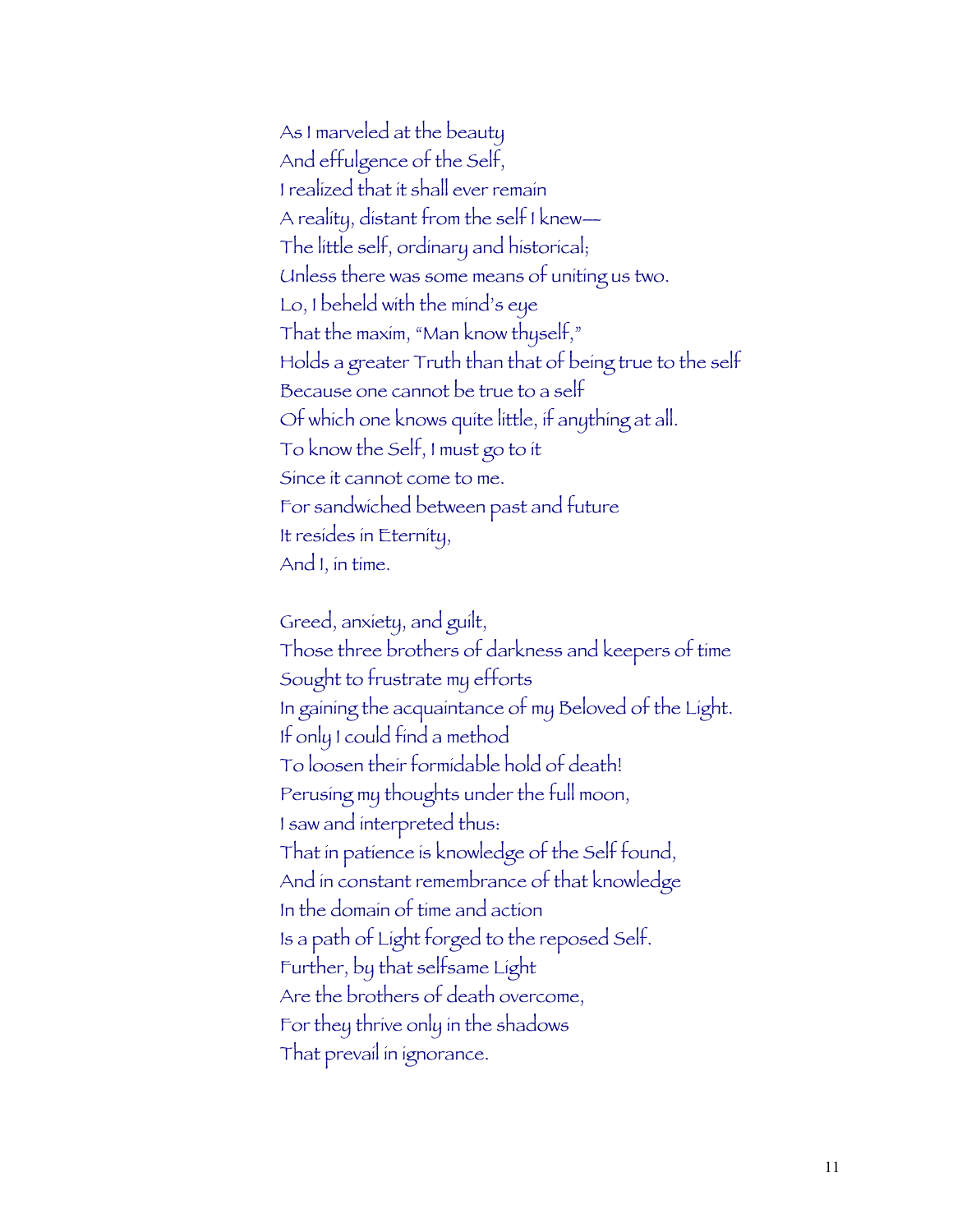As I sought communion With the one of my longing, I found, at first, to my dismay That the clarity of mind, the peace, the hope, the beauty That I enjoyed in its presence Lost all flavor in the stupor of my ordinary reality. But fortunately, through the guidance of Providence, I learned from a source of old, The method by which I could preserve the gifts From the Blessed One untainted. So I gathered together all my cherished activities, All thoughts of pleasure and pain, of gain and loss, Of success and failure, and even of salvation! Dedicating everything to it excluding none, Into the fires of equanimity I placed them As a burnt offering And tribute of love.

Slowly, but surely, I grew In the knowledge of the Divine Self And realized that only in this growth That I can really "Be my-Self"; All other expressions being shallow and false. As the veil of ignorance thinned between us I saw in the phase of the full moon a testimony of adoration. She waxes in light as a tribute to her lord, the sun To become a fully illumined disk Reflecting solar light—a symbol of consciousness. But then, faithfully, she returns to her lord, To be reunited in purpose. In like manner, I too must pay respect to the Sun of my being, And realize that I am its agent, And it my master, My advocate in Heaven.

September, 1979.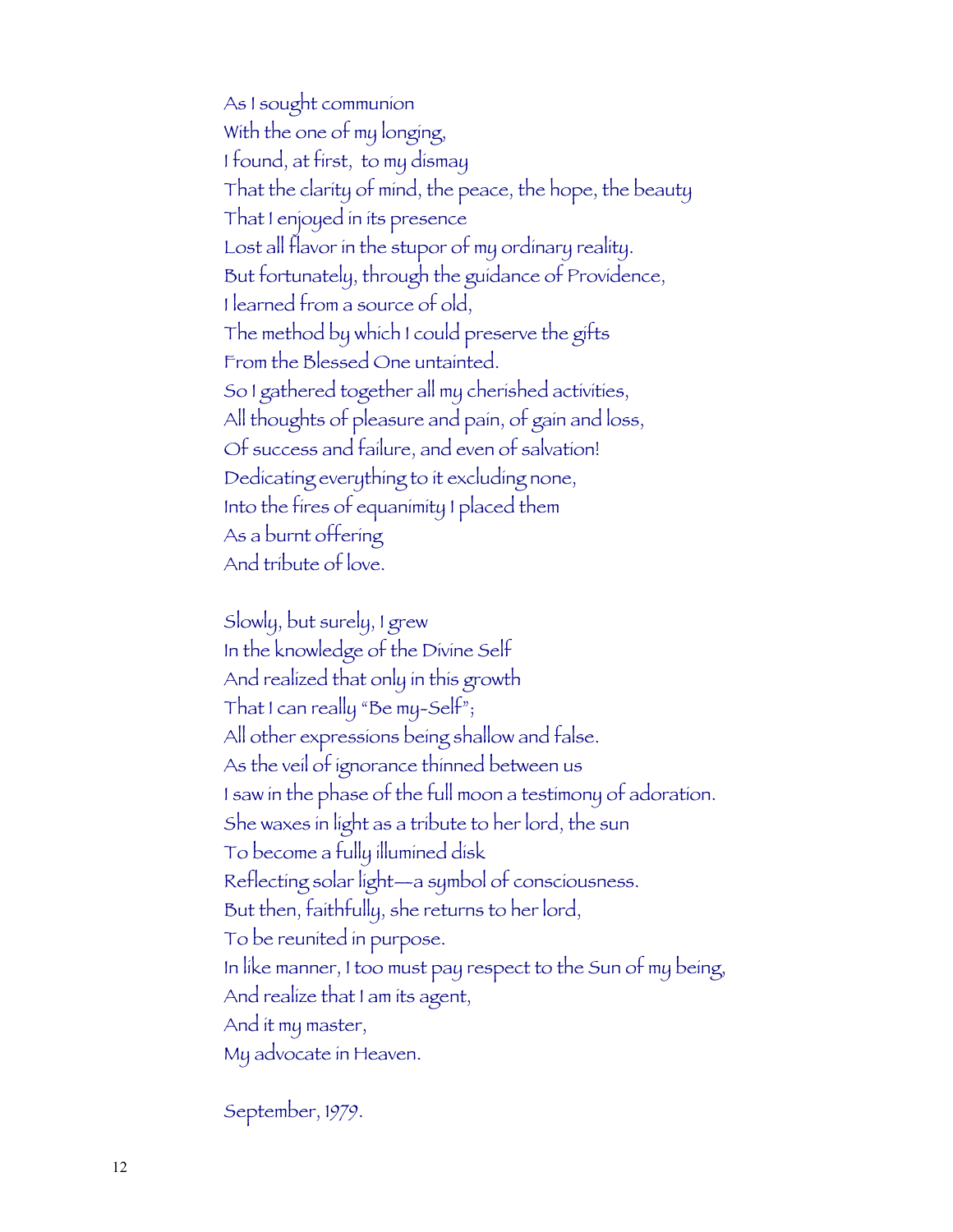#### AN ENCOUNTER WITH AN AWAKENED MASTER

I

I once sought out an old man, wise by repute, And implored him to edify me on certain matters of Truth. I wanted to know answers to many deep things Pertaining to the purpose of life and secret of Being. "Tell me venerable one," I blurted out, "How do I become like you, so wise and devout? Can you teach me what secret knowledge you possess That has bestowed on you such wisdom and gentleness? Is it true that you're an enlightened master, And hold secrets normally reserved for the hereafter?"

II

I stopped for fear I'd said something amiss, For he continued looking away as if I didn't exist. But then, slowly, he turned a gaze upon mine, That burned into me as if it were hot lime. "I can tell young sir, that you don't know what you ask, For you are requesting of me an impossible task. Where you have obtained such information I can't understand, For I am every bit like you or any other man. Furthermore, should I possess the answers you seek, With what shall I convey them so that they are yours to keep?"

III

He then gave me a look so long and stern, And it was enough to make the just-curious squirm. But for me, I felt I must press this opportunity, To learn something of the mysteries of Eternity. "Kind Sir," I begged, "long and hard have I looked. I have been on pilgrimages and have read many holy books, And unless I get answers to the questions I am asking, I fear that soon I shall go mad with this seeking. If you are not in a position to help my quest, Tell me where, or to whom I must go to find some redress."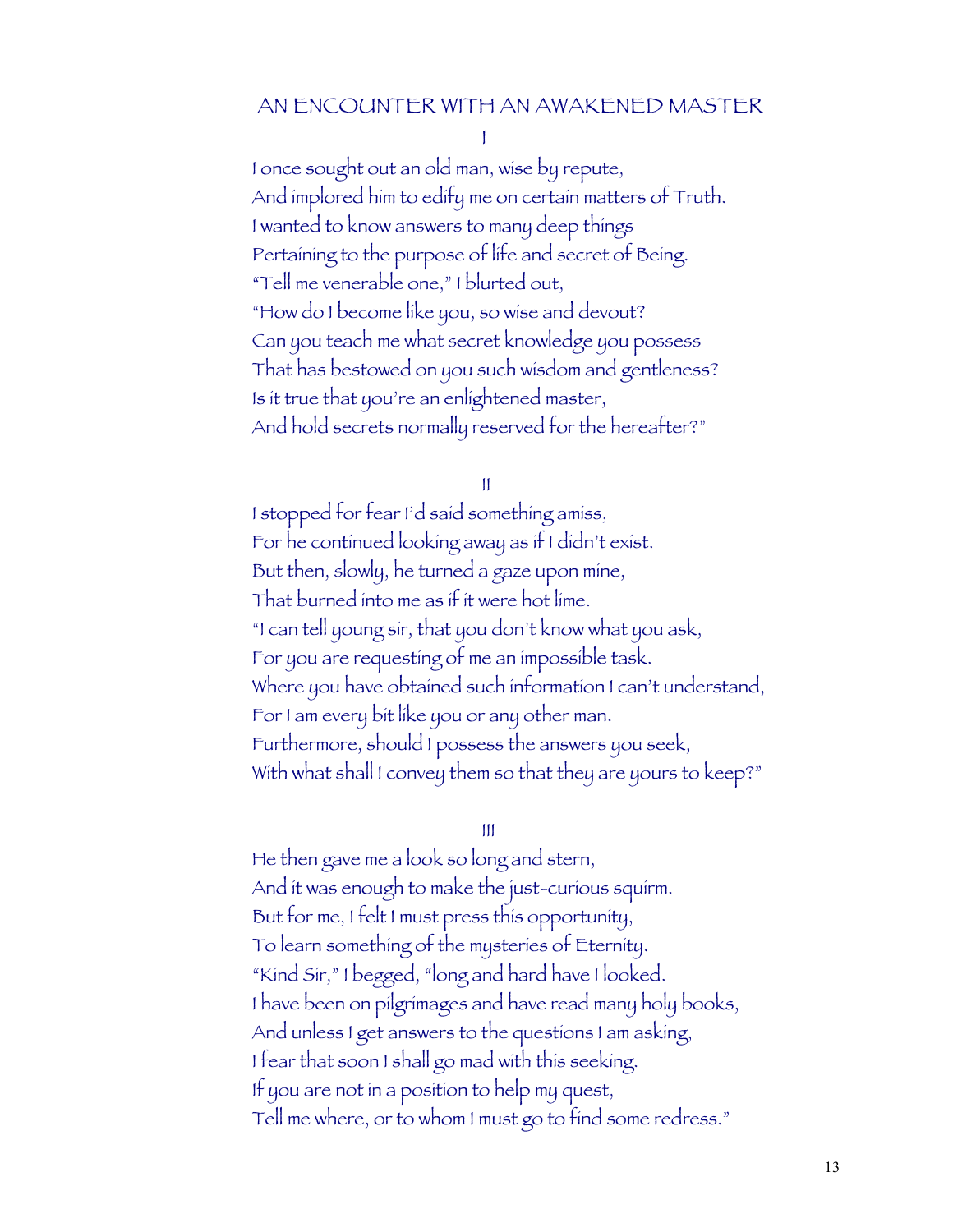IV

Perhaps, this last appeal made some impression on him, For his demeanor changed from being distant and forbidding. "Yes, your persistence tells me that you've looked long and hard, And have searched in just about every direction but inward. But if I can help in the manner you are seeking, Who says that it will lead to any change in your being? Everyone thinks that someone, somewhere possesses a formula, That can bring wisdom, peace, bliss, or whatever. Now, tell me, if life was meant only to be mental gymnastics, Wou1dn't we be better off learning games and circus tricks?"

V

He paused long enough for me to feel the gravity of those words, Then continued when he felt he'd struck the right chord. "Many years ago I too was afflicted with this mental malady, Not knowing that each one of us is a portal to Eternity. Only when I became indifferent to the gathering of knowledge, That I saw the quest for packaged Truths as excess baggage. I saw that one cannot satisfy the yearning for Truth by acquisitions And that applies just as well to our organized religions. I saw that for "truth" to be of value it needs be True only for me, And only then was I able to know and fulfill my personal destiny."

VI

"But O' wise and respected one, what of objectivity, Don't we need standards to judge Truth's authenticity? If Truth is what's right for me and what's right for you, That will mean that there's no common reality. Furthermore, what of the standards by which God will judge, Those who are unrighteous from those who are just?" He must have intuited the extent of my confusion, For he continued with this further explanation: "There's only one God to judge you, and to Him you need be true, And He is none other than the Good that is in you."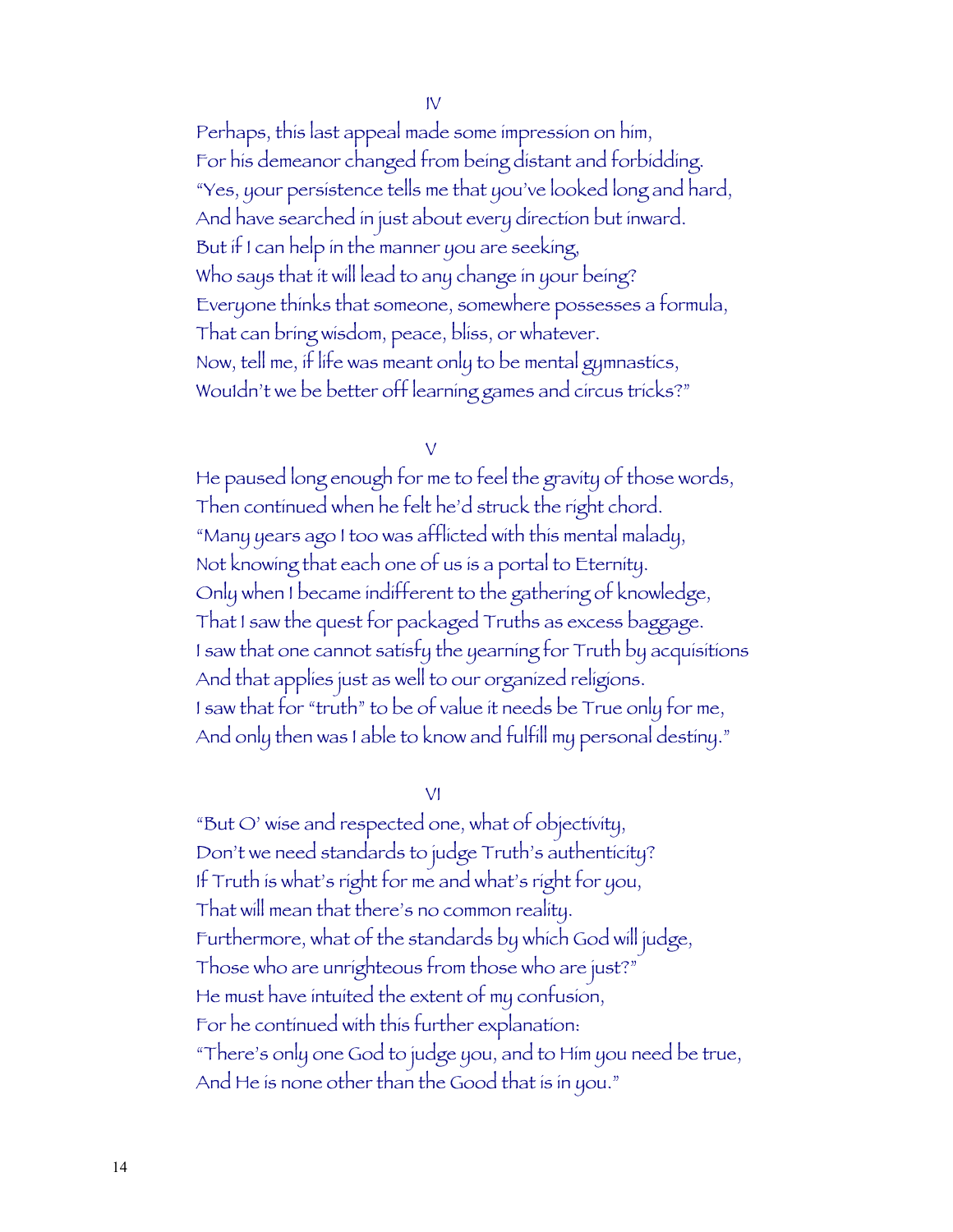#### VII

At this point, I felt my long search terminating, As years of fractured dreams and hopes were mending. "Wise sir, please, won't you consent to be my teacher, And show me how to live my life to the better? I will like to make contact with this Good that's my own So that I can quickly progress to my eternal home. Teach me the art of contemplation, and deep meditation, Teach me those virtues to which I must give expression. I will go wherever with you and your precepts I'll follow, And I will be to you an exemplary disciple."

#### VIII

"To consent to be such a teacher I would in my soul be a fraud, For in the end, it's your Self discovery I'll retard. If you expect outside authorities to tell you how to be How can you ever grow in certainty and responsibility? The purpose of existence cannot be disclosed in quick revelations, But rather from your encounter with each of 1ife's situations. Life's purpose takes shape from the actions you express, And you cannot conjure it forth by the beliefs you profess. Life's purpose is being fulfilled when you add to your Being, And that, my young friend, is not done by acquiring."

IX

All the while he spoke, he looked at me so understandingly, That I felt quite acutely, his deep compassion for me. When he resumed his discourse, his voice became quite urgent, And I knew what he was saying was for more than my encouragement; "Eternity is before me now in that very spot you are standing, It is not found in the pursuit of secret rites and disciplines. To contact it, put your virtue, goodness, your very soul on the line, And your search, to this very heart of yours confine. ` If after you've done all that and eternity does not manifest, God is bound by his own Law to 'descend' and do the rest."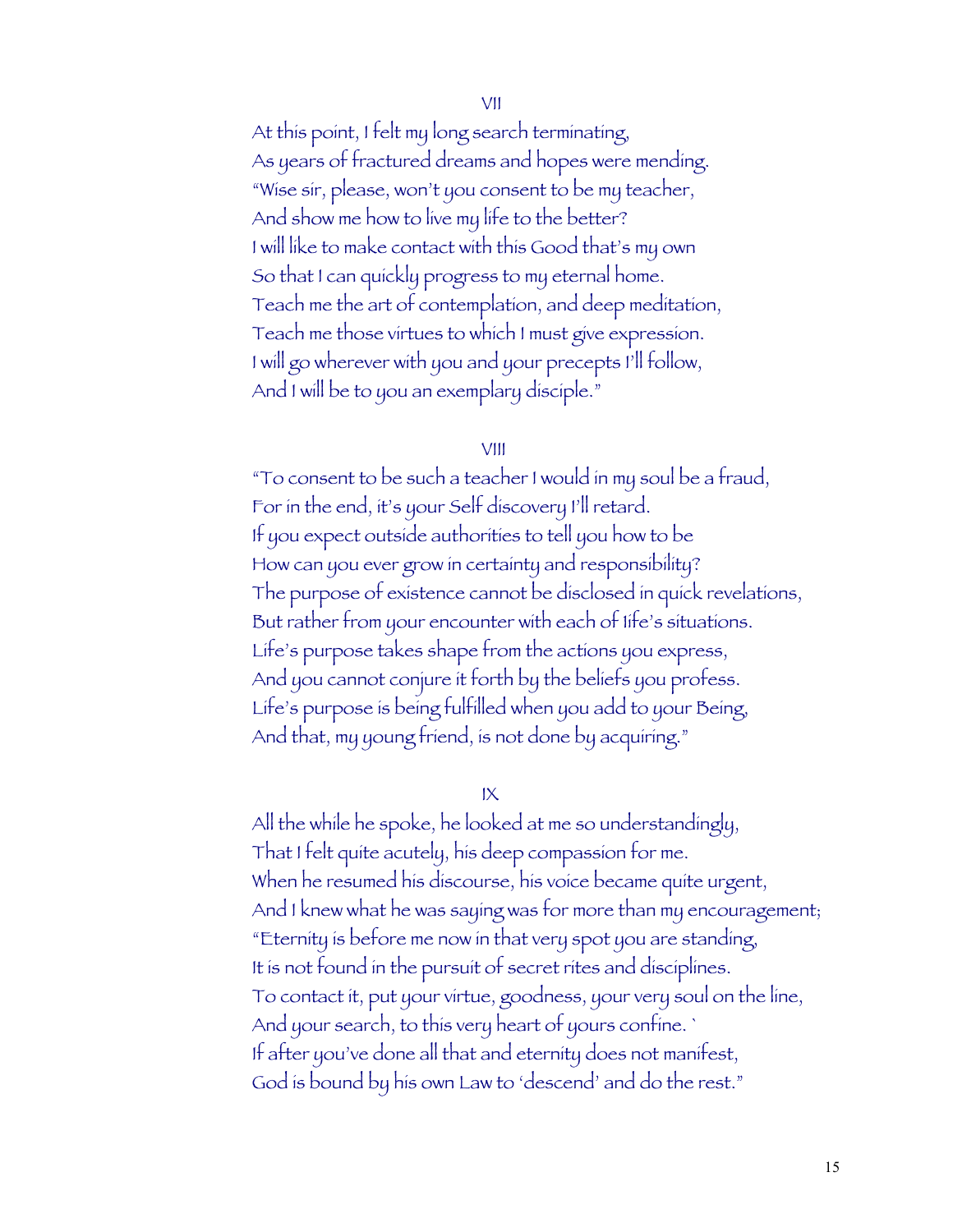$\times$ 

What he was saying was the product of the moment, And for me, this was a here-to-fore novel event, For so many I had sought out in the past sounded so pedantic, Their teachings sounding somewhat rote and not personally validated. So, although I did not want to appear as a glutton for knowledge, I did not know whether there'd be a repeat of this privilege. So I asked him about the Yogas, including Hatha and Tantra, And about all those illustrious gurus in India. "And how about the Serpent Goddess of whom I've heard so much, Doesn't one have to petition for her mystic touch?"

XI

He told me so many things, some I'll never remember, But the following disclosures will be with me forever: "To be a child in purity and innocence is noble, But to be one in understanding is to court trouble. All conscious striving is Yoga, and the essence of Tantra is surrender, And in the eternal scheme, the one complements the other. To seek the Goddess you speak of is to invite self-deception, For in the realm of subtleties you'd find her kingdom. One must not try to pursue her, but rather to entice her, By establishing alliances with powers that are far greater."

XII

It has now been many years since this memorable encounter, And despite daily challenges, life's flow is much smoother, For in a secret chamber of my heart, I have discovered life's treasure, And when I give away of it, it grows ever the more without measure This treasure is the Good in me which was hidden from view, And by giving it exposure it has in turn set me free. There's nothing that I need that it cannot provide, And in times when darkness threatens, it has been my guide. Ever since I've found it I've lost all desire to roam, For it has enabled me to make Philadelphia my home.

August, 1979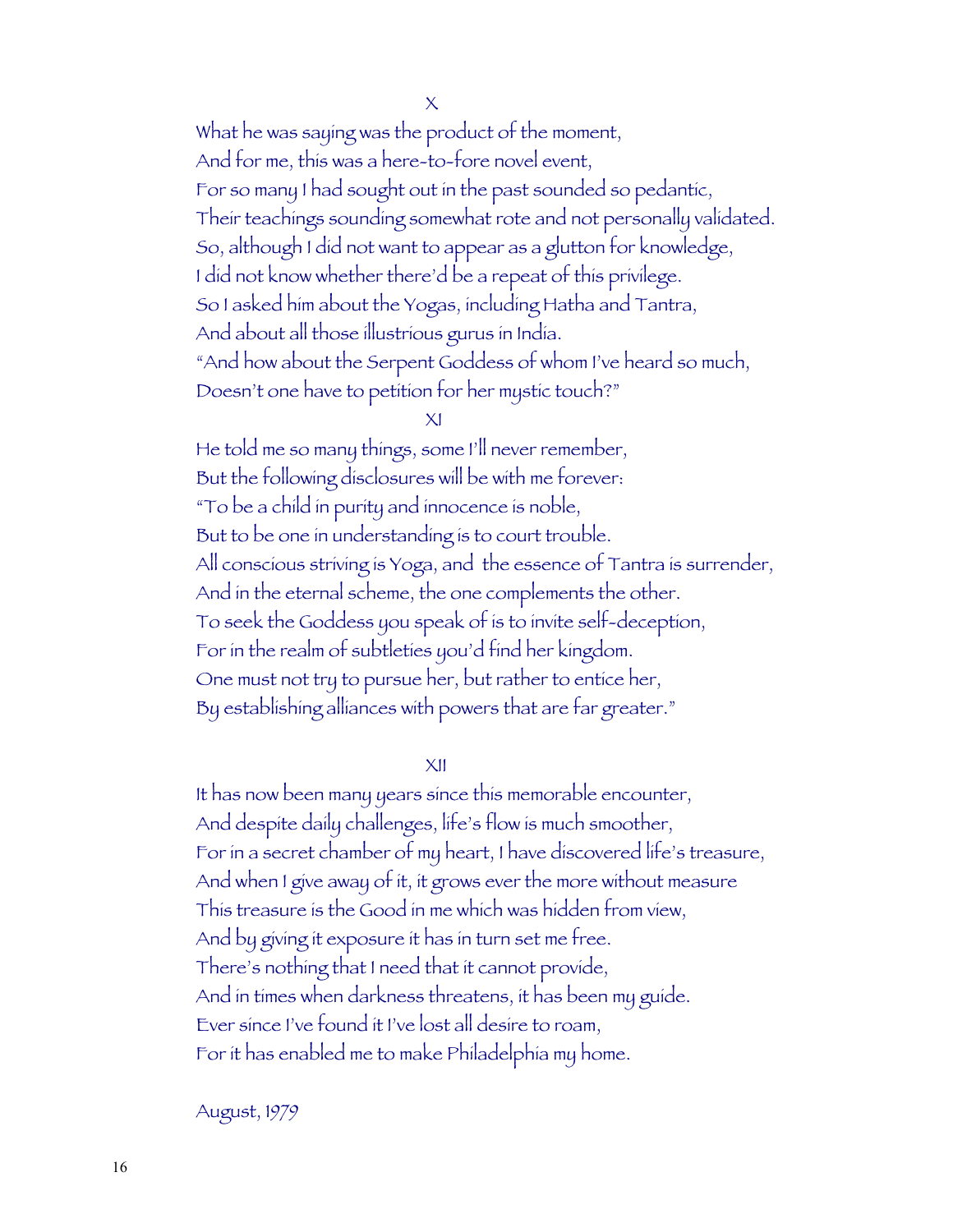### THE TRANSFORMATIONAL IMPERATIVE

or

#### THE LOWLY PLACES

The promises of a transformed life enchants and seduces. It entices and beckons, and makes us mad with desire. We step forward with our illusions and lofty expectations, only to find reality to be different. After we've left all the familiar things that give us security — We find ourselves completely alone And disconsolate.

Perhaps what we are really called to do Is to transform the disappointments! Anyone can go after an assured outcome, Devise the appropriate strategy to take advantage of an opportunity that is certain! But how many can transform disappointments? How many can smile in the face of adversity? How many can say to Life, or to God: "Thank you for letting me experience the full range of my humanity: the ecstasy and the despondency, the triumph and the despair, the successes and the frustrations. And thank you for the visions as well as the broken dreams, the benediction as well as the aloneness?" The transformational imperative urges us forth on the promise of something grand, But once it's assured of our commitment, It leaves us all alone to transform the lowly places.

July, 1986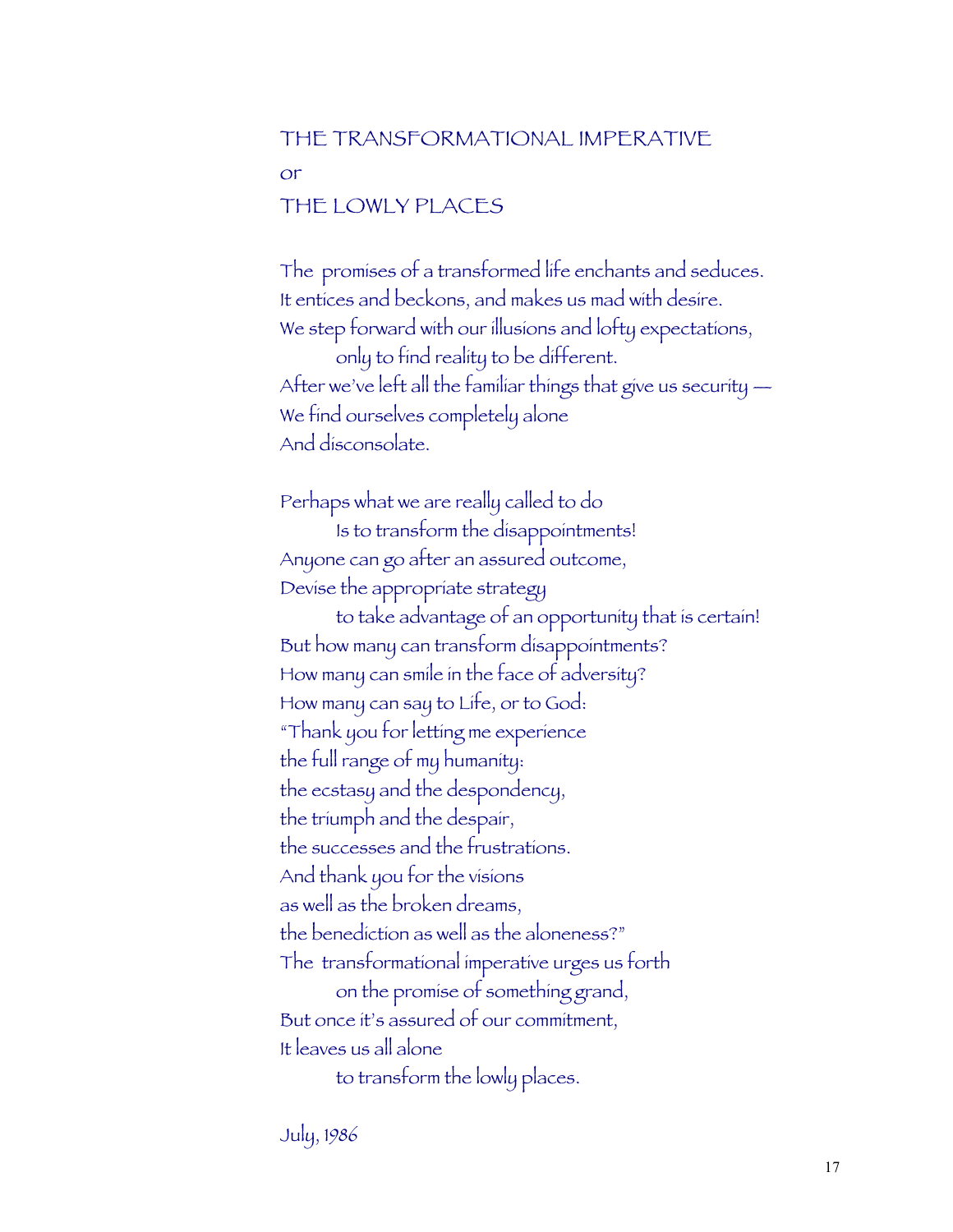## LIFE'S TRUE ELIXIR

As I reflect back on my own passage, I remember how terrified I was. I was incapable of Life's fullness; So the ground had to be prepared. I was addicted to respectability and propriety So these were the very things That Life tore from my back. I had only known achievements, So I had to be humbled; I had not yet learned compassion , So I had to suffer. I had not known how to heal; So I had to be wounded. To receive the gift of my Self, I had to withdraw all the projections I'd made onto the world, And become freed of my own expectations Of how I thought my life ought to be. Life does not know half measures. After passing us through the great winepress of suffering and despair, We are fermented in the cauldron of unknowing and uncertainty. But from this (eventually) emerges Life's true elixir, The taste of which is peace, The fragrance of which is A benediction to all. 1989